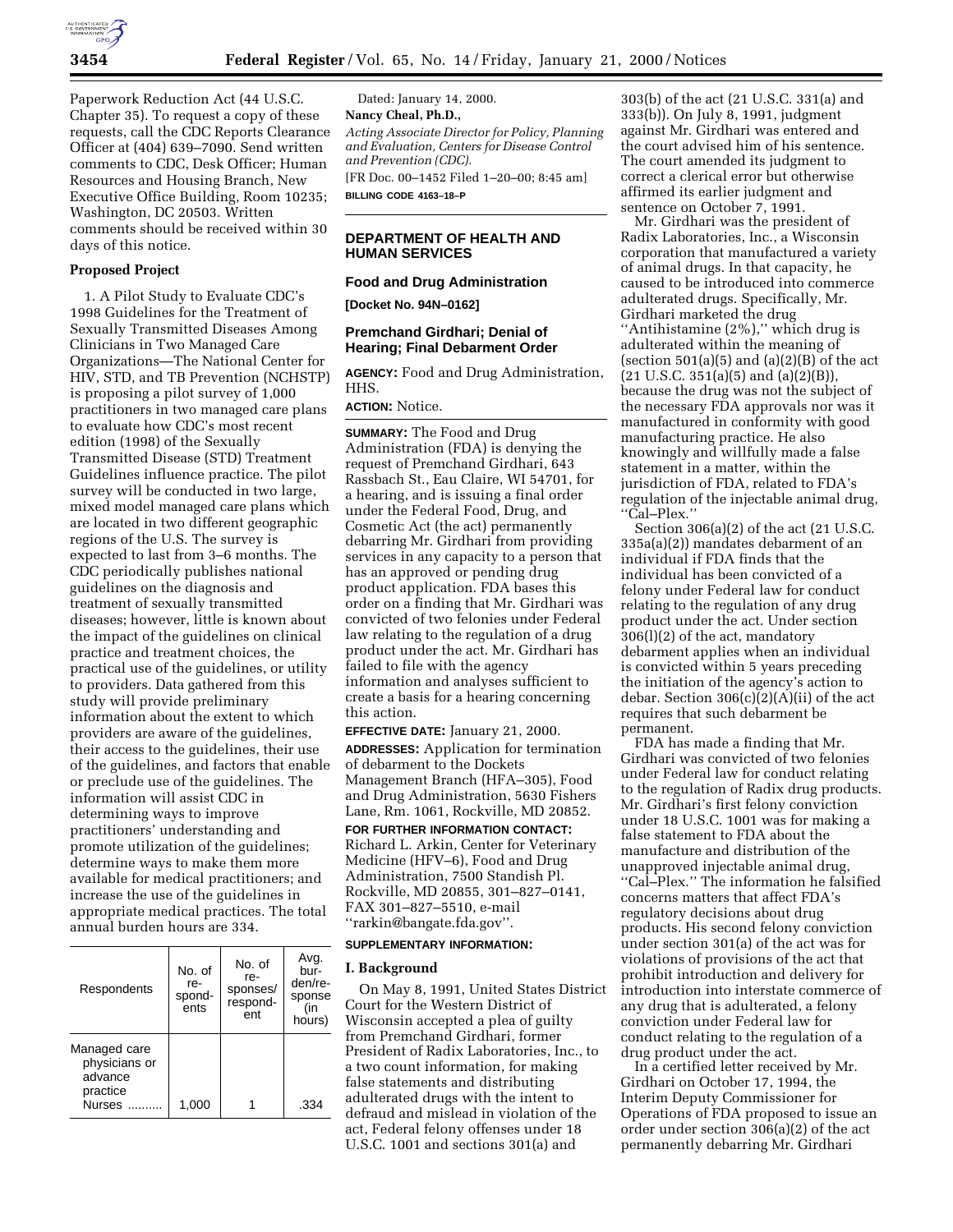from providing services in any capacity to a person that has an approved or pending drug product application. The letter offered Mr. Girdhari an opportunity for a hearing on the agency's proposal to issue such an order. FDA based the proposal to debar Mr. Girdhari on its finding that he had been convicted of two felonies under Federal law for conduct relating to the regulation of Radix's drug products.

The certified letter also informed Mr. Girdhari that his request for a hearing could not rest upon mere allegations or denials but must present specific facts showing that there was a genuine and substantial issue of fact requiring a hearing. The letter also notified Mr. Girdhari that if it conclusively appeared from the face of the information and factual analyses in his request for a hearing that there was no genuine and substantial issue of fact that precluded the order of debarment, FDA would enter summary judgment against him and deny his request for a hearing.

In a letter dated November 10, 1994, Mr. Girdhari requested a hearing on the proposal and indicated that further information would be submitted. On December 14, 1994, Mr. Girdhari submitted arguments and information in support of his hearing request.

In his request for a hearing, Mr. Girdhari acknowledges that he pleaded guilty to offenses charged under 18 U.S.C. 1001 and sections 301(a) and 303(b) of the act and that convictions and sentencing for these offenses were entered pursuant to the guilty pleas on July 8, 1991. However, Mr. Girdhari argues that FDA's findings based on the conviction are incorrect and that the agency's proposal to debar him is unconstitutional.

The Commissioner of Food and Drugs (the Commissioner) has considered Mr. Girdhari's arguments and concludes that they are unpersuasive and fail to raise a genuine and substantial issue of fact requiring a hearing. Moreover, the legal arguments that Mr. Girdhari offers do not create a basis for a hearing. (See 21 CFR 12.24(b)(1).) Mr. Girdhari's arguments are discussed below.

#### **II. Mr. Girdhari's Arguments in Support of a Hearing**

### *A. Retroactive Application of Statute Is Improper*

Mr. Girdhari contends that ''retroactive application'' of the Generic Drug Enforcement Act (GDEA) of 1992 (Pub. L. 102–282), is improper and argues that Congress did not intend that the debarment provisions of the GDEA be applied retroactively.

Mr. Girdhari states that the GDEA was not enacted until May 13, 1992, which was subsequent to the date of his conviction on July 8, 1991. He contends that he could not have anticipated the collateral legal consequences of the GDEA in plea negotiations, and had he known of the potential for possible future debarment, he either might not have agreed to plead guilty to violations that could be used as the foundation for debarment, or he might have pleaded innocent and sought a trial by jury. Thus, he contends that debarment would mean that he would suffer an unforeseen and substantial additional penalty of permanent prohibition from providing services in any capacity to a person with an approved or pending drug application.

Mr. Girdhari argues that under the Supreme Court's holding in *Landgraf* v. *USI Film Products, et al*., 114 S.Ct. 1483 (1994), legislative enactments will not be presumed to apply retroactively unless Congress has expressed clear intent to the contrary. Mr. Girdhari further argues that neither the GDEA's provisions nor its legislative history constitute a clear expression of retroactive intent.

The Supreme Court in *Landgraf* v. *USI Film Products*, 114 S.Ct. 1483 (1994), clarified the standard to be applied in determining whether or not a statute operates retroactively. Under the analysis established in *Landgraf*, a statute applies retroactively if ''Congress has expressly prescribed'' such application. (*Landgraf*, 114 S.Ct. 1505.) If the statute contains ''no such express command,'' then the statute can only be applied retroactively if the statute would not have a ''retroactive effect,'' which ''would impair a party's rights which he possessed when acting, increase a party's liability for past conduct, or impose new duties with respect to transactions already completed.'' (Id.)

Mr. Girdhari's argument that the GDEA cannot be applied retroactively under the standard set forth in *Landgraf* is unpersuasive. Mr. Girdhari's debarment is permissible because his debarment does not have a ''retroactive effect'' as that term is defined in *Landgraf*. Moreover, even if Mr. Girdhari's debarment were viewed as retroactive, the plain language of the GDEA evinces a clear congressional intent to debar specified individual felons from future participation in the pharmaceutical industry, irrespective of whether their violations predate the enactment of the GDEA. Finally, the remedial goals of the GDEA demonstrate Congress's intent to apply debarment under the GDEA to individuals

convicted before the statute's amendment.

1. Debarment Is Not Retroactive Under Landgraf

Contrary to Mr. Girdhari's argument, Landgraf does not bar the future application of a statute premised upon events predating its enactment unless the new statute has true ''retroactive effect.'' (*Landgraf*, 114 S.Ct. 1505.)

Statutes authorizing injunctive or other prospective relief do not have retroactive effect, even if they are predicated upon events antecedent to the enactment of the statute. (*Landgraf*, 114 S.Ct. 1501.) Although the issuance of an injunction is invariably precipitated by past legal violations or other misconduct, ''the purpose of prospective relief is to affect the future rather than remedy the past,'' *id*. at 1525 (Scalia, J., concurring), and the injunction itself operates solely ''*in futuro*,'' affecting only conduct that occurs after it has been issued. (*Id*. (*quoting American Steel Foundries* v. *Tri–City Central Trades Council*, 257 U.S. 184, 201 (1921)).) Thus, ''(w)hen (an) intervening statute authorizes or affects the propriety of prospective relief, application of the new provision is not retroactive.'' (*Landgraf*, 114 S.Ct. at 1501; see also *American Steel Foundries*, 257 U.S. at 201 (because relief by injunction operates only in futuro, right to such relief must be determined by law in effect at time injunction is entered).)

Statutes that operate in futuro are not retroactive within the meaning of *Landgraf*, even if their application is triggered by events antecedent to the enactment of the statute. (See *Bell Atlantic Telephone Companies* v. *FCC*, 79 F.3d 1195, 1207 (D.C. Cir. 1996) (FCC ''add-back order'' was not ''retroactive'' within the meaning of *Landgraf* and was purely prospective, because even though the order required the assessment of past earnings, such an order determined how much a carrier could charge for future services); *Scheidemann* v. *INS*, 83 F.3d 1517, 1523 (3rd Cir. 1995) (an amendment to immigration law, ''[l]ike statutes altering the standards for injunctive relief,'' had only a ''prospective'' impact and, thus, was not retroactive under *Landgraf*).)

Debarment under the GDEA, like an injunction, plainly does not have retroactive effect within the meaning of *Landgraf*. Unlike the compensatory damages at issue in *Landgraf*, which were ''quintessentially backwardlooking,'' *Landgraf*, 114 S.Ct. at 1506, the purpose of debarment is to restrict future conduct, notwithstanding the fact that its application is triggered by past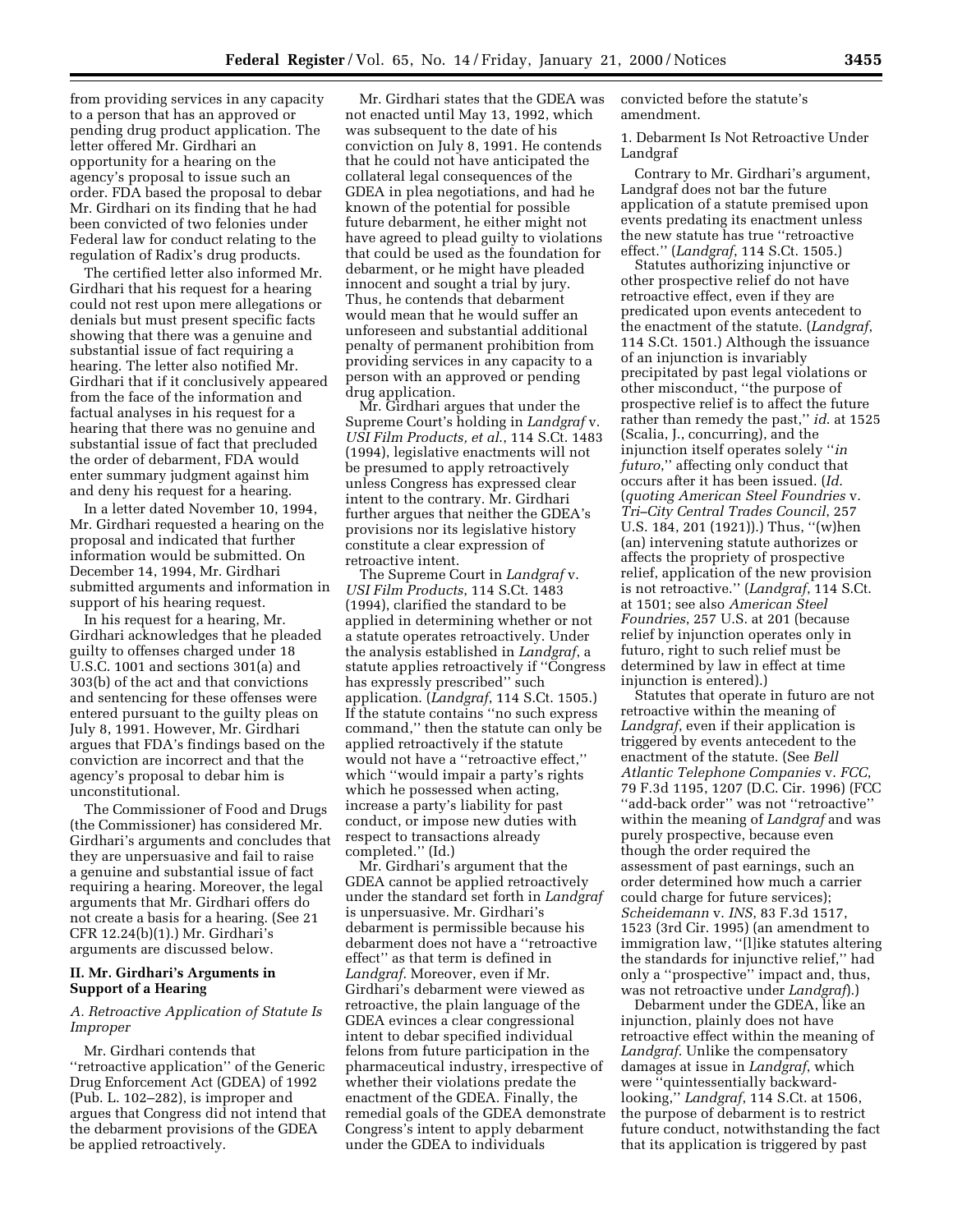events. For purposes of retroactivity analysis, debarment orders are indistinguishable from injunctions and other forms of prospective relief. Mr. Girdhari's debarment is, in practical effect, simply a statutorily-mandated administrative injunction prohibiting him from engaging in certain conduct in the future.

As the Courts of Appeals for the District of Columbia and the Seventh Circuits have recognized, debarment under the GDEA is a forward-looking remedial action; it does not impose additional punishment for past conduct but, rather, reflects a congressional judgment ''that the integrity of the drug industry, and with it public confidence in that industry, will suffer if those who manufacture drugs use the services of someone who has committed a felony subversive of FDA regulation.'' (*DiCola* v. *FDA*, 77 F.3d 504, 507 (D.C. Cir. 1996); see also *Bae* v. *Shalala*, 44 F.3d 489, 493, 496 (7th Cir. 1995) (debarment under GDEA is solely remedial).)

2. The Plain Language of the GDEA Demonstrates That Congress Intended That FDA Debar Individuals Whose Criminal Activity Predates the Enactment of the GDEA

Even if debarment were viewed as having ''retroactive effect,'' Mr. Girdhari's debarment is still permissible under *Landgraf* because the plain language of the GDEA evinces a clear congressional intent that the statute be applied to events that occurred prior to its enactment.

First, section 306(l)(2) of the act, which sets forth the effective dates for various provisions of the act, demonstrates that Congress intended that section 306(a)(2) be applied retroactively. Section 306(l)(2) of the act states that section 306(a) shall not apply to a conviction which occurred more than 5 years before the initiation of an agency action. This language indicates that an applicable conviction may be used as the basis for debarment, so long as it occurred no more than 5 years prior to the initiation of debarment proceedings. At the time of the passage of the statute on May 13, 1992, at which point the agency could initiate a debarment action under section 306(a)(2) of the act, any applicable conviction up to 5 years before such date could serve as the basis for the debarment. Thus, the statute addresses retroactivity, and sets forth the boundaries of its application.

Second, the use of limiting language in section 306(a)(1) of the act with regard to mandatory debarment of corporations and the omission of such language in section 306(a)(2) with

regard to mandatory debarment of individuals also demonstrates that Congress intended that the latter section be applied retroactively. Section 306(a)(1) of the act provides that mandatory debarment of corporations applies only to convictions ''after the date of enactment of this section.'' However, section 306(a)(2) of the act, which pertains to mandatory debarment of individuals, does not contain this limiting language. A commonly used rule of statutory construction states that where Congress includes particular language in one section of a statute but omits such language in another section of the same act, it is generally presumed that Congress acts intentionally and purposefully in the disparate inclusion or exclusion. (*I.N.S.* v. *Cardoza– Fonseca*, 107 S.Ct. 1207, 1213 (1987) (citing *Russelo* v. *United States*, 104 S.Ct. 296, 300 (1983)).) Accordingly, here Congress intended that section 306(a)(2) of the act have retroactive effect because it did not specify in section 306(a)(2) that it applied only to convictions ''after the date of enactment of this section'' as specified in section 306(a)(1) of the act.

The negative inference drawn from the omission in section 306(a)(2) of the act of the language in section 306(a)(1), which limits the latter section's effect to convictions after the date of enactment, arises directly from the disparate treatment of two provisions within a subsection which are much more closely related than the diverse sections of the Civil Rights Act of 1991 cited by appellant in *Landgraf*. The debarment provisions at issue involve two types of mandatory debarment, individual and corporate, while the provisions of the Civil Rights Act at issue in *Landgraf* involved the foreign application of Title VII, punitive and compensatory damages, and the right to a jury trial. Thus, the related debarment provisions make a clear showing of retroactive intent.

Moreover, even under *Landgraf*, ''negative inference'' may provide evidence of congressional intent regarding retroactive application of a statute. Courts applying the *(Landgraf)* analysis have found a sufficient showing of congressional intent based on negative inference drawn from the statutory language to justify retroactive application of the statute. (See *Scheidemann* v. *INS*, 83 F.3d 1517, 1524 (3rd Cir. 1996); *Nevada* v. *United States*, 925 F. Supp. 691, 693 (D. Nev. 1996) (the ''(*Landgraf*) Court did not preclude all future use of a negative inference analysis in support of retroactive intent'').) Similarly, the negative inference in the debarment

provisions of the GDEA demonstrates the clear congressional intent for retroactive application of the statute.

3. The Remedial Goals of the GDEA Demonstrate That Congress Intended the GDEA To Be Applied Retroactively

The circumstances giving rise to the passage of the GDEA demonstrate that Congress intended the statute to be applied retroactively. Congress enacted the GDEA in order to restore the integrity of the drug approval process and to protect the public health. (See Generic Drug Enforcement Act of 1992, Pub. L. 102–282, Section 102, 106 Stat. 149, 149 (1992).) In order to restore consumer confidence in the drug industry, Congress intended that individuals convicted of felonies relating to the development or approval, or otherwise relating to the regulation, of drug products be prohibited from continuing to work in that industry. (See section 306(a)(2) of the act.) Construing the GDEA to permit the debarment of individuals whose felonious conduct occurred prior to the GDEA's enactment serves these remedial goals of the statute.

In *Bae* v. *Shalala*, 44 F.3d 489 (7th Cir. 1995), the Seventh Circuit upheld FDA's debarment under the GDEA of the former president of a generic drug manufacturing firm, based on his antecedent conviction for providing an ''unlawful gratuity'' to an FDA official. Although Bae argued that his debarment was ''retroactive punishment'' in violation of the Ex Post Facto Clause of the U.S. Constitution, the Seventh Circuit found that Bae's debarment was remedial, not punitive, and therefore did not violate the Ex Post Facto Clause. (*Bae*, 44 F.3d at 493, 495–96.) The Seventh Circuit recognized that, to achieve its remedial goal of restoring consumer confidence in the generic drug industry, Congress appropriately determined that it could prohibit felons such as Bae from future activity in the industry. (*Id*. at 496.)

Likewise, in *DiCola* v. *FDA*, 77 F.3d 504 (D.C. Cir. 1996), the Court of Appeals for the District of Columbia Circuit upheld the debarment of another former generic drug company executive, rejecting ex post facto, double jeopardy, and vagueness challenges to his debarment. The D.C. Circuit, like the Seventh Circuit, found that the GDEA legitimately achieved its remedial purposes by barring convicted felons from future contact with the industry. (*DiCola*, 77 F.3d at 507.)

The GDEA is not punitive, but accomplishes remedial goals by removing convicted felons from the industry they have exploited. The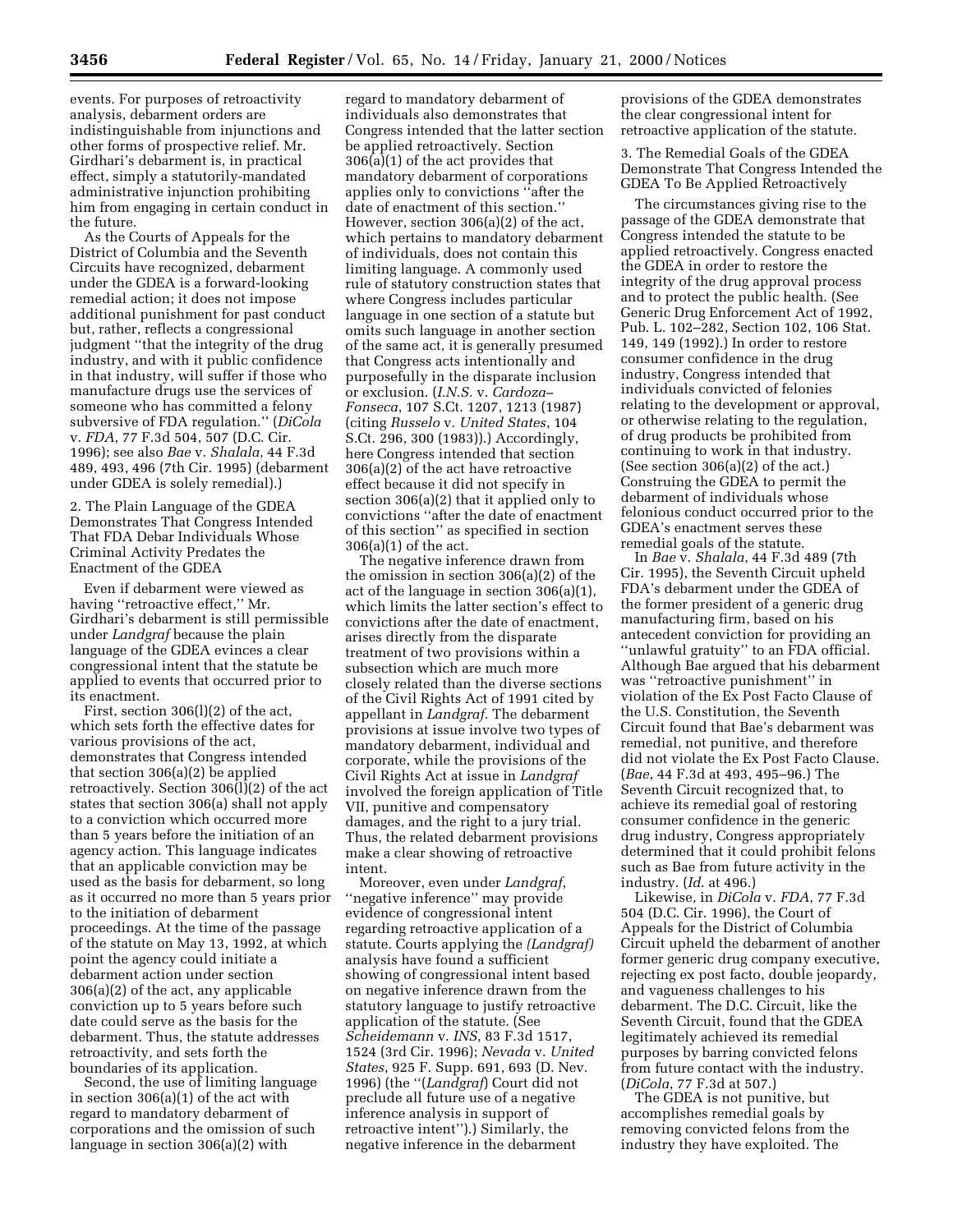remedial goals would not be achieved, however, if individuals convicted of felonies prior to the GDEA's enactment continued to work in the drug industry. Retroactive application of the GDEA is not only permissible, but necessary, because Congress' aim of restoring consumer confidence in the drug industry is only served by applying the statute to permit the debarment of individuals, like Mr. Girdhari, whose violations predate, and, in some cases, precipitated, the statute's enactment. (See *United States* v. *The Schooner Peggy*, 5 U.S. (1 Cranch) 103 (1801) (courts to adopt interpretation that serves overall purposes of the statute); see also *Scheidemann* v. *INS*, 83 F.3d 1517, 1521 (3rd Cir. 1996) (Congress's intent to be deduced from statutory scheme as a whole).) Thus, the remedial goals of the GDEA demonstrate that Congress intended the statute to be applied retroactively.

### *B. Retroactive Application of the Statute Violates the Ex Post Facto Clause*

Mr. Girdhari argues that retroactive application of the debarment provisions of the GDEA to him violates the Ex Post Facto Clause of the U.S. Constitution because the debarment provisions, which were not in effect at the time of his criminal conduct, are punitive in nature.

An ex post facto law is one that reaches back to punish acts that occurred before the enactment of a law or that adds a new punishment to one that was already in effect when the crime was committed. (*Ex Parte Garland*, 4 Wall. 333, 337, 18 L.Ed. 366 (1866); *Collins* v. *Youngblood*, 110 S.Ct. 2715 (1990).) Mr. Girdhari claims that the debarment provisions are punitive in nature for several reasons.

First, Mr. Girdhari argues that the debarment provisions are punitive in nature because the GDEA punishes individuals for past behavior and deters future misconduct both by the individual who is debarred and by other individuals in the drug industry. Second, he argues that the debarment provisions' permanent prohibition on providing services ''in any capacity'' to a drug company constitutes an overly broad restriction which is punitive in nature. Third, he argues that such an overly broad restriction distinguishes his case from *DeVeau* v. *Braisted*, 80 S.Ct. 1146, 1155 (1960), in which the Supreme Court found the retroactive application of a law which prohibited convicted felons from union office was remedial in nature because the restriction was ''a relevant incident to a regulation of a present situation.'' Finally, he argues that application of the

debarment provisions to individuals convicted of Federal felonies related to the regulation of animal drugs would not serve any remedial purpose, because the statute's remedial purpose is limited to ensuring the integrity of the human generic drug industry, safeguarding human health, and restoring human consumer confidence.

Mr. Girdhari's arguments that application of the debarment provisions of the act to him is prohibited by the Ex Post Facto Clause are unpersuasive. In determining whether a statute violates the Ex Post Facto Clause, the critical consideration is whether the provision is remedial or punitive in nature. Because the intent underlying debarment under section 306(a)(2) is remedial rather than punitive, application of the section to him does not violate the Ex Post Facto Clause. Mr. Girdhari's arguments are addressed in turn below.

### 1. Remedial Nature of the GDEA

Mr. Girdhari contends that the GDEA is punitive because it punishes past behavior and deters future misconduct. It is clear, however, that the statute is remedial in nature. Congress created the GDEA in response to findings of fraud and corruption in the generic drug industry. Congress made explicit findings regarding the necessity of the GDEA that were incorporated into section 1 of the statute and also were made part of the legislative history. (See H.R. Rep. No. 272, 102d Cong., 1st Sess. 10–11 (1991), reprinted in 1992 U.S.C.C.A.N. 103, 104–105.) Congress found that ''(1) there is substantial evidence that significant corruption occurred in FDA's process of approving drugs under abbreviated drug applications, (2) there is a need to establish procedures designed to restore and to ensure the integrity of the abbreviated drug application process and to protect the public health, and (3) there is a need to establish procedures to bar individuals who have been convicted of crimes pertaining to the regulation of drug products from working for companies that manufacture or distribute such products.'' (Generic Drug Enforcement Act of 1992, Pub. L. 102–282, Section 102, 106 Stat. 149, 149 (1992).)

Moreover, the Courts of Appeals for the District of Columbia Circuit and Seventh Circuits have held that the debarment provisions do not violate the Ex Post Facto Clause, because the provisions are remedial in nature, rather than punitive. (*DiCola* v. *F.D.A.*, 77 F.3d 504, 507 (D.C. Cir. 1996); *Bae* v. *Shalala*, 44 F.3d 489, 493 (7th Cir. 1995).) The court in Bae concluded, ''The clear and

unambiguous intent of Congress in passing the GDEA was to purge the generic drug industry of corruption and to restore consumer confidence in generic drug products. The GDEA's civil debarment penalty is solely remedial \* \* \*'' (*Bae* at 493.) The court in DiCola

agreed with this conclusion. (*DiCola* at 507.)

Furthermore, the Supreme Court has long held that statutes that deny future privileges to convicted offenders because of their previous criminal activities in order to ensure against corruption in specified areas do not punish those offenders for past conduct and, therefore, do not violate the ex post facto prohibitions. (See, e.g., *Hawker* v. *New York*, 18 S.Ct. 573 (1898) (physician barred from practicing medicine for a prior felony conviction); *DeVeau* v. *Braisted*, 80 S.Ct. 1146 (1960) (convicted felon's exclusion from employment as officer of waterfront union is not a violation of the Ex Post Facto Clause).)

Contrary to Mr. Girdhari's contentions, the remedial nature of the GDEA is not diminished simply because the GDEA deters debarred individuals and others from future misconduct. The Supreme Court in *U.S.* v. *Halper*, 109 S.Ct. 1892, 1901, n.7 (1989), noted that ''for the defendant even remedial sanctions carry the sting of punishment.'' The Court found that such deterrent effects would not diminish the remedial nature of a civil sanction. (*Halper* at 1902.) Furthermore, the Supreme Court in *Hudson* v. *United States*, 118 S.Ct. 488, 494 (1997), stated, ''We have since [the *Halper* ruling] recognized that **all** civil penalties have some deterrent effect'' (emphasis added). (See *Department of Revenue of Mont.* v. *Kurth Ranch*, 114 S.Ct. 1937, 1945, n.14 (1994); *United States* v. *Ursery*, 116 S.Ct. 2135, 2145, n. 2 (1996).) The Court continued, ''(b)ut the mere presence of this purpose (deterrence) is insufficient to render a sanction criminal \* \* \*'' (*Hudson* at 496.) As the court in *Bae* stated, ''The punitive effects of the GDEA are merely incidental to its overriding purpose to safeguard the integrity of the generic drug industry while protecting public health.'' (*Bae* at 493; see also *Mannochio* v. *Kusserow*, 961 F.2d 1539, 1542 (11th Cir. 1992).) Thus, Mr. Girdhari's argument that any incidental deterrent effects cause the statute to be punitive is without merit.

#### 2. Permanent Prohibition on Services in Any Capacity

Mr. Girdhari argues that the GDEA's permanent prohibition on providing services ''in any capacity'' to a company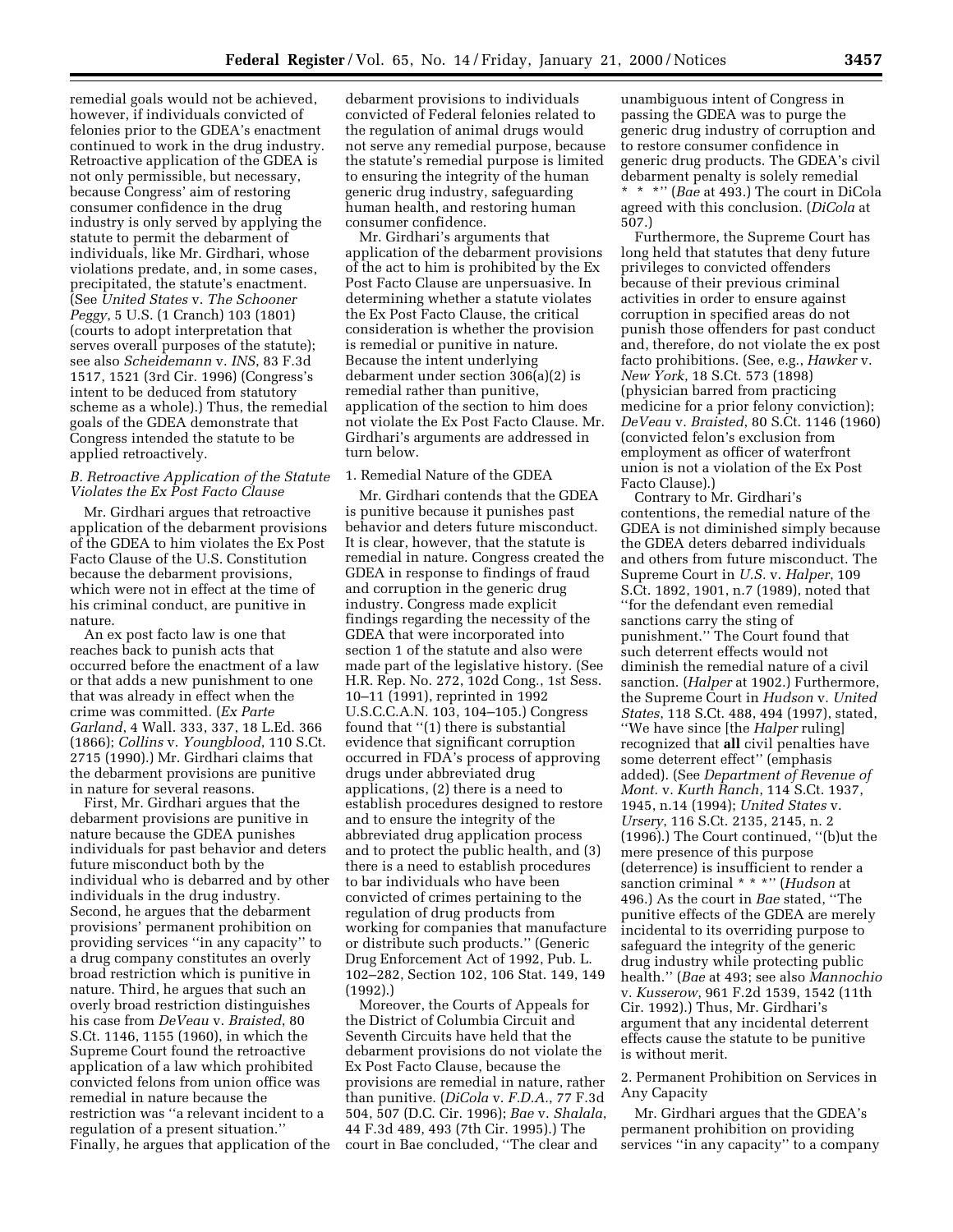with an approved or pending drug application is an overly broad restriction which is punitive in nature.

a. *Prohibition on services in any capacity*. Mr. Girdhari contends that the prohibition on providing services ''in any capacity'' would include services that have ''no rational connection'' to the drug approval process. Mr. Girdhari argues that such a prohibition would not serve any remedial purpose of the statute and would constitute punishment for the debarred individual. Mr. Girdhari's arguments are unpersuasive for the reasons given below.

Congress enacted the GDEA in order to restore the integrity of the drug approval process and to protect the public health. All facets of the drug industry were implicated in the scandals that led to the enactment of the GDEA, including generic drug company executives, scientists at both generic and innovator firms, consultants, research laboratories, and FDA employees. (See H.R. Rep. No. 102–272, 102d Cong., 1st Sess., at 14 (1991).) In light of this background, Congress rationally concluded that in order to ensure the integrity of the drug approval process and to protect the public health, it was necessary, among other things, to unequivocally exclude from the drug industry those individuals, like Mr. Girdhari, who had previously engaged in fraudulent or corrupt acts with respect to the regulation of drugs. The D.C. Circuit in *DiCola* held that the debarment provisions' prohibition on services ''in any capacity'' serves the statute's remedial purpose. (*DiCola* at 507.) As the Seventh Circuit noted in *Bae*, ''the duration or severity of any employment restriction will not mark it as punishment where it is intended to further a legitimate governmental purpose.'' (*Bae* at 495.)

The breadth of the debarment imposed under the GDEA furthers the statute's remedial goals by promoting efficient administration of the debarment provisions, ensuring uniform treatment of offenders, and restoring public confidence in the pharmaceutical industry. Congress prohibited all services in the GDEA in order to avoid the serious administrative difficulties involved in distinguishing between those positions clearly related to drug regulation and those not so related. (*DiCola* at 507.) These difficulties would include the problem of ascertaining the exact nature of an employee's or contractor's relationship with an employer or the person entering the contract, as well as defining what constitutes a sufficient nexus with the regulatory scheme under all

circumstances. (*DiCola* at 507; see also *Siegel* v. *Lyng*, 851 F.2d 412, 416 (D.C. Cir. 1988).)

Additionally, the GDEA's prohibition on services ''in any capacity'' ensures that the purposes underlying the debarment sanction are not circumvented or undermined. Any attempt to list or define particular areas of employment that are prohibited to debarred individuals would be subject to creative exploitation by those determined to reenter a familiar field. The D.C. Circuit in *DiCola* concluded that the agency would be especially concerned about ''any employment that might create an opportunity for regular and frequent contact'' between a debarred individual and the management of a drug company, because ''[t]he agency would find it very difficult, if not impossible, to assure itself and the public that [the individual] is not, through that contact, actually selling advice or other services related to the circumvention of Federal regulation.'' (*DiCola* at 507; see also *Farlee and Calfee, Inc.* v. *USDA*, 941 F.2d 964, 968 (9th Cir. 1991).)

Furthermore, courts have upheld many other types of debarment provisions that involved employment restrictions that were as broad, or broader than, the GDEA's prohibition on services ''in any capacity.'' For instance, the United States Supreme Court in *Hudson* v. *United States*, 118 S.Ct. 488 (1997), upheld a broad sanction that debarred participation in *any* banking activities. Furthermore, the Seventh Circuit Court of Appeals in *United States* v. *Furlett*, 974 F.2d 839, 844 (7th Cir. 1992), upheld a debarment order that prohibited a commodities trader from trading on any contract market, even as a retail customer of another broker. (See also *Manocchio* v. *Kusserow*, 961 F.2d 1539, 1541–42 (upholding exclusion from participation in *any* Medicare program); *United States* v. *Bizzell*, 921 F.2d at 267 (upholding exclusion from participation in *any* Housing and Urban Development program).)

Finally, Mr. Girdhari cites *Kennedy* v. *Mendoza-Martinez*, 83 S.Ct. 554, 568 (1963), in support of his argument that the prohibition on services ''in any capacity'' is not related to any remedial purpose of the GDEA. Specifically, Mr. Girdhari notes that the Supreme Court held in Kennedy that the excessive effect of a sanction relative to its remedial purpose is relevant in determining whether the sanction is civil or criminal. (*Kennedy* at 568.) The decision in *Kennedy*, however, does not support Mr. Girdhari's argument that debarment is a punitive sanction.

The Supreme Court in *Kennedy* listed the relevant factors, including whether a sanction's effect is excessive in relation to its nonpunitive purpose, to determine whether a civil penalty removing an individual's citizenship was in effect a criminal penalty requiring the procedural safeguards of the Fifth and Sixth Amendments. (*Kennedy* at 567–68.) As shown above, the GDEA's prohibition on providing services ''in any capacity'' to individuals with pending or approved drug product applications is necessary to promote the remedial purpose of the statute and, thus, is not excessive. Furthermore, the Supreme Court in *Hudson* v. *United States*, 118 S.Ct. 488 (1997), held that a debarment order was not a criminal punishment based, in part, on the factors set forth in *Kennedy*. As noted above, the debarment order at issue in *Hudson* was as broad as the GDEA's prohibition on providing services "in any capacity". Therefore, by the reasoning in *Kennedy*, the GDEA's prohibition on providing services ''in any capacity'' is not punitive.

b. *Permanence of the prohibition*. As for the prohibition's duration, both the District of Columbia and the Seventh Circuits have held that the permanence of the debarment is rationally related to the remedial goals of the statute. (*DiCola* at 507; *Bae* at 495.) The District of Columbia Circuit in *DiCola* stated, ''The permanence of the debarment can be understood, without reference to punitive intent, as reflecting a congressional judgment that the integrity of the drug industry, and with it public confidence in that industry, will suffer if those who manufacture drugs use the services of someone who has committed a felony subversive of FDA regulation.'' (*DiCola* at 507.) The Seventh Circuit in *Bae* emphasized that permanent debarment from providing services in any capacity is ''not disproportionate to the remedial goals of the GDEA or to the magnitude of (the defendant's) wrongdoing.'' (*Bae* at 496.) Additionally, the Supreme Court has upheld other statutes which, for remedial purposes, permanently bar a class or group of individuals from certain occupations due to a prior criminal conviction. (See *Hawker* v. *New York*, 18 S.Ct. 573 (1898); *DeVeau* v. *Braisted*, 80 S.Ct. 1146 (1960).) Therefore, Mr. Girdhari's argument that the permanent nature of the debarment is punitive must fail.

#### 3. DeVeau

Mr. Girdhari contends that the GDEA can be distinguished from *DeVeau* because the permanent prohibition on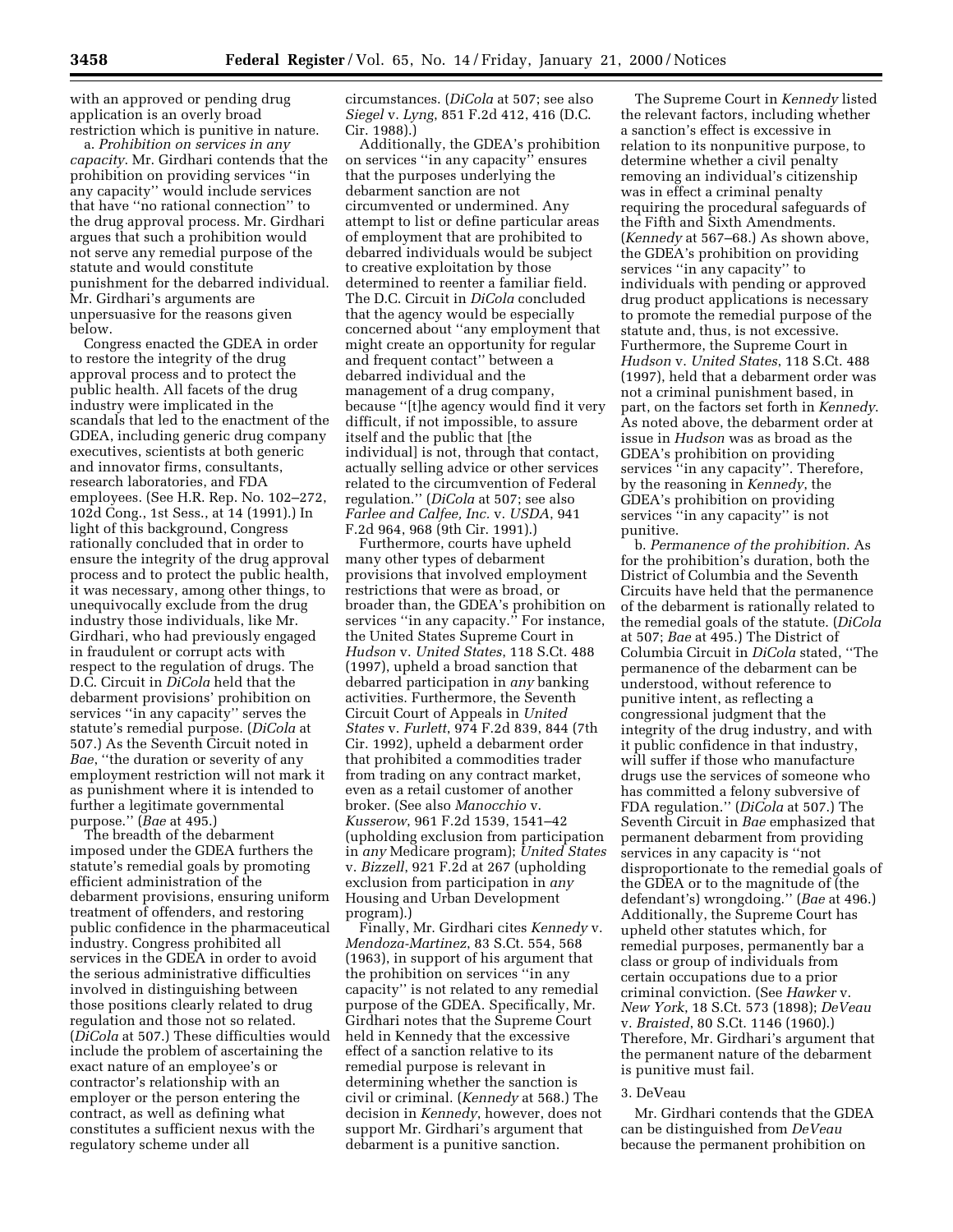providing services ''in any capacity'' to an individual with an approved or pending drug application cannot be justified as ''incident to a regulation of a present situation'' and thus reveals punitive intent. However, the debarment provisions' prohibitions are clearly incident to regulation of a present situation and, as such, the Court's reasoning in *DeVeau* applies.

In *DeVeau*, the Court upheld a law that prohibited a convicted felon from employment as an officer in a waterfront union. The purpose of the law was to remedy the past corruption and to ensure against future corruption in the waterfront unions. The Court in *DeVeau*, 80 S.Ct. at 1155, stated:

The question in each case where unpleasant consequences are brought to bear upon an individual for prior conduct, is whether the legislative aim was to punish that individual for past activity, or whether the restriction of the individual comes about as a relevant incident to a regulation of a present situation \* \* \*.

As with *DeVeau*, the legislative purpose of the relevant statute here is to ensure that fraud and corruption are eliminated from the drug industry and, therefore, the public's confidence in that industry will be restored. The restrictions placed on individuals convicted of a felony under Federal law are not intended as punishment but are intended to preserve the integrity of the drug approval process and protect the public health, purposes which are clearly ''incident to a regulation of a present situation'' and, as such, consistent with *DeVeau*. Therefore, this argument must also fail.

### 4. Applicability of GDEA to Animal Drug Convictions

Mr. Girdhari argues that the debarment provisions of section 306(a)(2) of the act cannot be retroactively applied to him because the remedial purposes of the GDEA are unrelated to the activities upon which his conviction was based. He contends that Congress intended the GDEA to apply to convictions involving human drugs, not animal drugs. Therefore, he concludes that retroactive application of section 306(a)(2) of the act to him would not serve any remedial purpose.

Mr. Girdhari's argument that section 306(a)(2) of the act cannot be retroactively applied to convictions involving animal drugs is unpersuasive. Congress clearly intended the GDEA to apply to convictions involving animal drugs. The Supreme Court has held repeatedly that the starting point for determining the meaning of a statute is the plain language of the statute.

(*Norfolk & Western Railway Company* v. *American Train Dispatchers Association*, 111 S.Ct. 1156, 1163 (1991); *Mallard* v. *U.S. District Court for the Southern District of Iowa*, 109 S.Ct. 1814, 1818 (1989).) If the language of the statute is clear on its face, that language must ordinarily be regarded as conclusive. (*Negonsott* v. *Samuels*, 113 S.Ct. 1119, 1122 (1993).)

It is clear from the plain language of the GDEA that it explicitly includes animal drugs within its scope. Section 306(a)(2) of the act applies to ''an individual who has been convicted of a felony under Federal law for conduct relating to the regulation of *any drug product.*'' (emphasis added.) Additionally, section 306(a)(2) of the act debars such individual ''from providing services in any capacity to a person that has an approved or pending *drug product* application.'' (emphasis added.) Section 201(dd) of the act (21 U.S.C. 321(dd)) defines drug product specifically for the purpose of section 306 of the act as a drug subject to regulation under section 505, 507, 512, or 802 of the act (21 U.S.C. 355, 357, 360b, or 382), or section 351 of the Public Health Service Act. Section 512 of the act regulates both pioneer and generic animal drugs.

The intent of Congress to apply the debarment provisions to animal drug convictions is clearly shown by the reference to section 512 of the act in the definition of ''drug product'' in section 201(dd) of the act. Congress clearly intended the GDEA to ensure the integrity of the animal drug approval process and thereby protect the public health, because the plain language of the GDEA applies to convictions related to animal drugs. Therefore, Mr. Girdhari's argument that application of the GDEA to convictions related to animal drugs would not serve any remedial purpose and, as such, retroactive application of section 306(a)(2) of the act to him would be punitive, is without merit.

#### *C. Retroactive Application of the Statute Violates the Due Process Clause*

Mr. Girdhari argues that retroactive application of the GDEA violates the Due Process Clause of the U.S. Constitution. First, Mr. Girdhari relies on *Usery* v. *Turner Elkhorn Mining Co.*, 96 S.Ct. 2882, 2893 (1976), to argue that retroactive application of the GDEA is not justified under the Due Process Clause. Second, Mr. Girdhari argues that the terms of the GDEA as applied to him are overly vague.

#### 1. Usery

Mr. Girdhari argues that even if the GDEA's main purpose is remedial,

justification sufficient to support the prospective application of a statute under the Due Process Clause of the Constitution is not always sufficient to justify retrospective application of that statute. Mr. Girdhari cites *Usery* v. *Turner Elkhorn Mining Co.*, 96 S.Ct. 2882, 2893 (1976), in support of this argument. In that case the Court held that the retroactive application of a remedial statute designed to compensate disabled coal miners was not arbitrary and capricious under the Due Process Clause, although the Court noted that it would ''hesitate to approve the retrospective imposition of liability on any theory of deterrence \* \* \* or blameworthiness.'' (Id. (citations omitted).)

Mr. Girdhari's argument is unpersuasive. Mr. Girdhari fails to demonstrate that his debarment is unrelated to any legitimate purpose, or that the retroactive application of the GDEA can only be justified on a theory of deterrence or blameworthiness. As shown above, debarment guards against future violations by prohibiting individuals ''from providing services in any capacity to a person that has an approved or pending drug product application'' in order to meet the legitimate regulatory purpose of restoring the integrity of the drug approval and regulatory process and protecting the public health. Additionally, as shown above, the remedial nature of the GDEA is not diminished simply because the GDEA deters debarred individuals and others from future misconduct. (*U.S.* v. *Halper*, 109 S.Ct. 1892, 1901, n.7 (1989); *Bae* v. *Shalala*, 44 F.3d 489, 493 (7th Cir. 1995).) Thus, the GDEA satisfies the requirements of the Due Process Clause for retroactive application.

#### 2. Vagueness

Mr. Girdhari asserts that the statute's prohibition on providing services ''in any capacity'' is overly vague. The Supreme Court held in *Roberts* v. *United States Jaycees*, 104 S.Ct. 3244, 3256 (1984) (quoting *Connally* v. *General Construction Co.*, 46 S.Ct. 126, 127 (1926)), that ''a statute which either forbids or requires the doing of some act in terms so vague that [persons] of common intelligence must necessarily guess at its meaning and differ as to its application, violates the first essential of due process of law.'' The *Roberts* Court explained that the constitutional prohibition against such vague statutes ''enables individuals to conform their conduct to the requirements of the law.'' (*Roberts* at 3256.)

The terms of the debarment order, drawn from the language of the statute,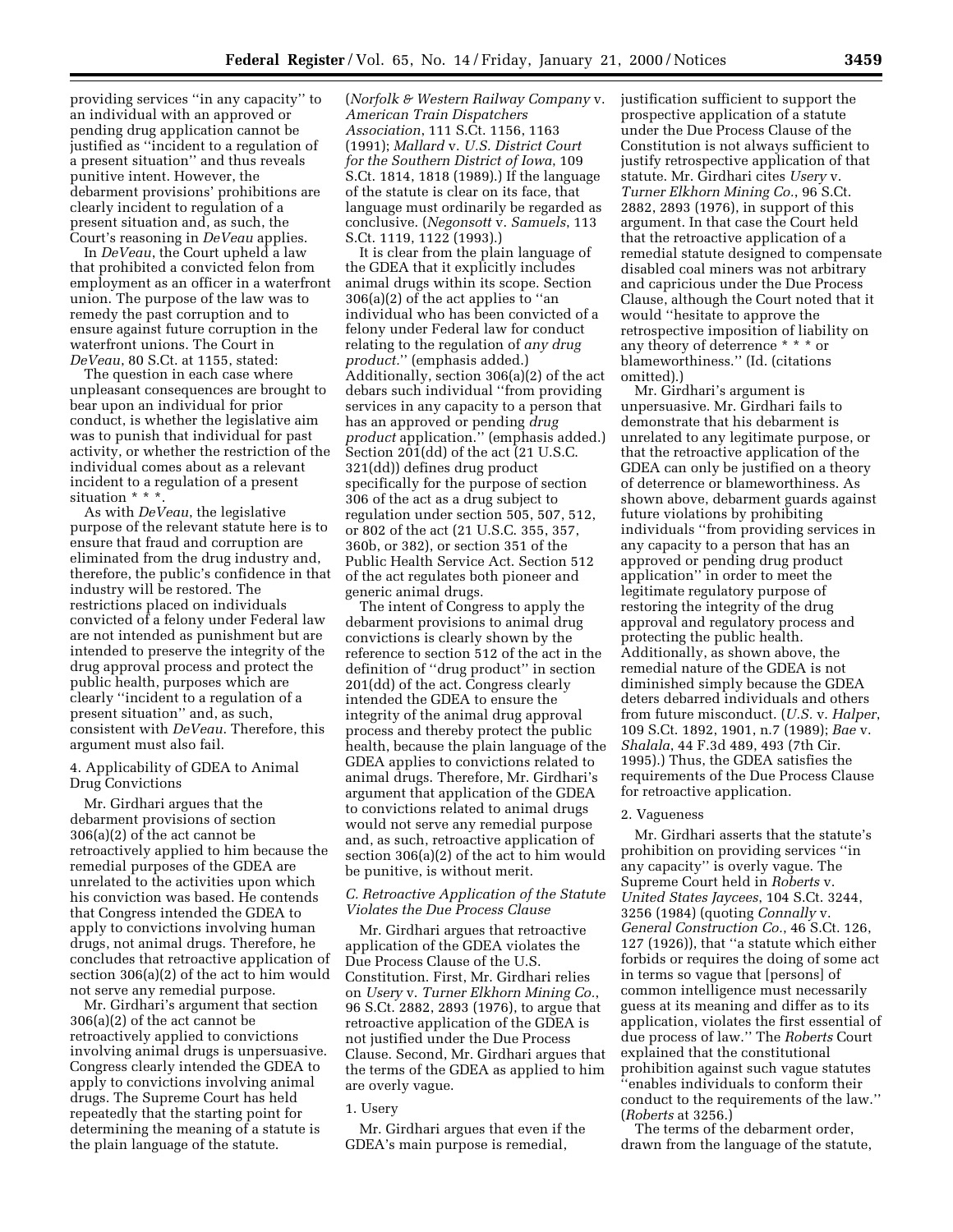are sufficiently clear to allow Mr. Girdhari to conform his conduct to the requirements of the law. The court in *DiCola* held that the debarment order's prohibition on services ''in any capacity'' did not render the order unconstitutionally vague under the Due Process Clause of the U.S. Constitution. (*DiCola* at 509.)

The court explained that ''all direct employment by a drug company'' would be within the remedial scope of the debarment order. (*DiCola* at 509.) The court further explained that for employment by enterprises that provided goods or services to a drug company, a debarred individual would ''usually have a pretty good idea whether a position with a firm that is not itself a drug manufacturer runs afoul of the remedial purpose for which he has been debarred\* \* \*'' (*DiCola* at 509.) Finally, the court in *DiCola* noted that a debarred individual could seek a prospective ruling about a specific employment opportunity by filing a citizen petition with the agency. (*DiCola* at 509.) Likewise, if Mr. Girdhari is uncertain whether a specific type of employment would be within the scope of the debarment order, he may file a citizen petition with the agency regarding his inquiry.

### *D. Application of the Statute Violates the Double Jeopardy Clause*

Finally, Mr. Girdhari argues that the proposal to debar him under section 306(a)(2) of the act violates the Double Jeopardy Clause of the Fifth Amendment to the U.S. Constitution. The Double Jeopardy Clause states that no person shall ''be subject for the same offense to be twice put in jeopardy of life or limb.''

Mr. Girdhari argues that the proposed debarment constitutes additional punishment for activities for which he has already been punished. Furthermore, Mr. Girdhari relies on *U.S.* v. *Halper*, 490 U.S. 435 (1989), to argue that permanent debarment is not rationally related to any remedial purpose because such debarment unnecessarily reaches activities that are completely unrelated to drug regulation (e.g., photocopying documents for a drug company).

Mr. Girdhari's arguments are unpersuasive. The Supreme Court in *Hudson* v. *United States*, 118 S.Ct. 488 (1997), in large part disavowed the method of analysis used in *United States* v. *Halper*, 109 S.Ct. 1892 (1989), to determine whether a sanction violates the Double Jeopardy Clause. The Court in *Hudson* held that the Double Jeopardy Clause did not preclude the criminal prosecution for violation of

Federal banking statutes of a defendant who had previously been permanently debarred from participating in any banking activities for the same conduct.

The Double Jeopardy Clause protects only against the imposition of multiple criminal punishments for the same offense in successive proceedings. *Hudson* v. *United States*, 118 S.Ct. at 493. The Double Jeopardy Clause does not prohibit the imposition of any additional sanction that could, ''in common parlance,'' be described as punishment. (Id. (internal quotation marks and citations omitted).) The Court in *Hudson* held that whether a particular punishment is criminal or civil is first a matter of statutory construction. (*Hudson* v. *United States*, 118 S.Ct. at 493 (quoting *Helvering* v. *Mitchell*, 58 S.Ct. 630, 633 (1938)).) That is, a court first must ask whether the legislature, ''in establishing the penalizing mechanism, indicated either expressly or impliedly a preference for one label or the other.'' (*Hudson* v. *United States*, 118 S.Ct. at 493 (quoting *United States* v. *Ward*, 100 S.Ct. at 2641).) Second, where the legislature has indicated an intention to establish a civil penalty, a court must inquire further whether the statutory scheme is ''so punitive either in purpose or effect,'' *Hudson* v. *United States*, 118 S.Ct. at 493 (quoting *United States* v. *Ward*, 100 S.Ct. at 2641), as to ''transform what was clearly intended as a civil remedy into a criminal penalty,'' *Hudson* v. *United States*, 118 S.Ct. at 493 (quoting *Rex Trailer Co.* v. *United States*, 76 S.Ct. 219, 222 (1956)).

The debarment of Mr. Girdhari is not a criminal penalty under *Hudson*. First, the legislature in enacting the GDEA intended clearly that debarment serve as a civil penalty. In *Hudson*, the Court found ''it significant that the authority to issue debarment orders is conferred [by statute] upon the appropriate Federal banking agencies','' holding ''[t]hat such [debarment] authority was conferred upon administrative agencies is prima facie evidence that Congress intended to provide for a civil sanction.'' (Id.) Here, the GDEA explicitly provides FDA, through the Secretary of Health and Human Services, with the authority to permanently debar individuals convicted of certain felonies, such as Mr. Girdhari, from ''providing services in any capacity to a person that has an approved or pending drug product application.'' (Section 306(a)(2) of the act.) Thus, under *Hudson*, the terms of the GDEA are prima facie evidence that Congress intended the debarment provisions to be civil in nature.

Under the second prong of *Hudson*, the debarment authorized by the GDEA is not so punitive either in purpose or effect as to transform this civil remedy into a criminal penalty. In *Hudson*, the Court considered whether a permanent debarment sanction prohibiting participation in any banking activities had such a punitive purpose or effect. The Court concluded that there was no evidence to establish that the debarment sanction at issue was ''so punitive in form and effect as to render [it] criminal despite Congress' intent to the contrary.'' (*Hudson* v. *United States*, 118 S.Ct. at 495 (quoting *United States* v. *Ursery*, 116 S.Ct. 2135, 2148 (1996)).) The Court in *Hudson* applied the analysis of *Kennedy* v. *Mendoza– Martinez*, 83 S.Ct. 554, 567–68 (1963), to reaching this holding.

In *Hudson*, the Court first noted that debarment proceedings have not historically been viewed as punishment. (*Hudson* at 495–96.) Second, the Court found that ''[debarment] sanctions do not involve an 'affirmative disability or restraint,' as that term is normally understood.'' (*Hudson* at 496 (quoting *Kennedy*, 83 S.Ct. at 567).) Third, the Court found that the debarment sanction in the banking statute at issue in that case does not ''come into play 'only' on a finding of scienter,'' because willfulness is not a prerequisite to the imposition of the debarment sanction. (Id. (quoting *Kennedy*, 83 S.Ct. at 567).) Likewise, the GDEA does not require a finding of willfulness as a prerequisite to imposing debarment. Fourth, the Court explained that the fact that the conduct for which the debarment is imposed may also be criminal is insufficient to render the debarment sanctions criminally punitive. (Id.) Finally, and significantly, the Court explained that the general deterrence of the conduct at issue resulting from an individual debarment is insufficient to render the debarment criminal. (Id.) These factors apply as much to debarment under the GDEA.

Furthermore, the GDEA's permanent prohibition on services in any capacity to a company with an approved or pending drug product application is not excessive in relation to the statute's remedial purpose. As shown above, both the District of Columbia and the Seventh Circuits have upheld the permanence of the debarment provisions as rationally related to the remedial goals of the statute, (*DiCola* at 507; *Bae* at 495.), and the Supreme Court has upheld similar statutes which, for remedial purposes, impose permanent prohibitions. (See *Hudson* v. *United States*, 118 S.Ct. 488 (1997); *Hawker* v. *New York*, 170 U.S. 189, 190